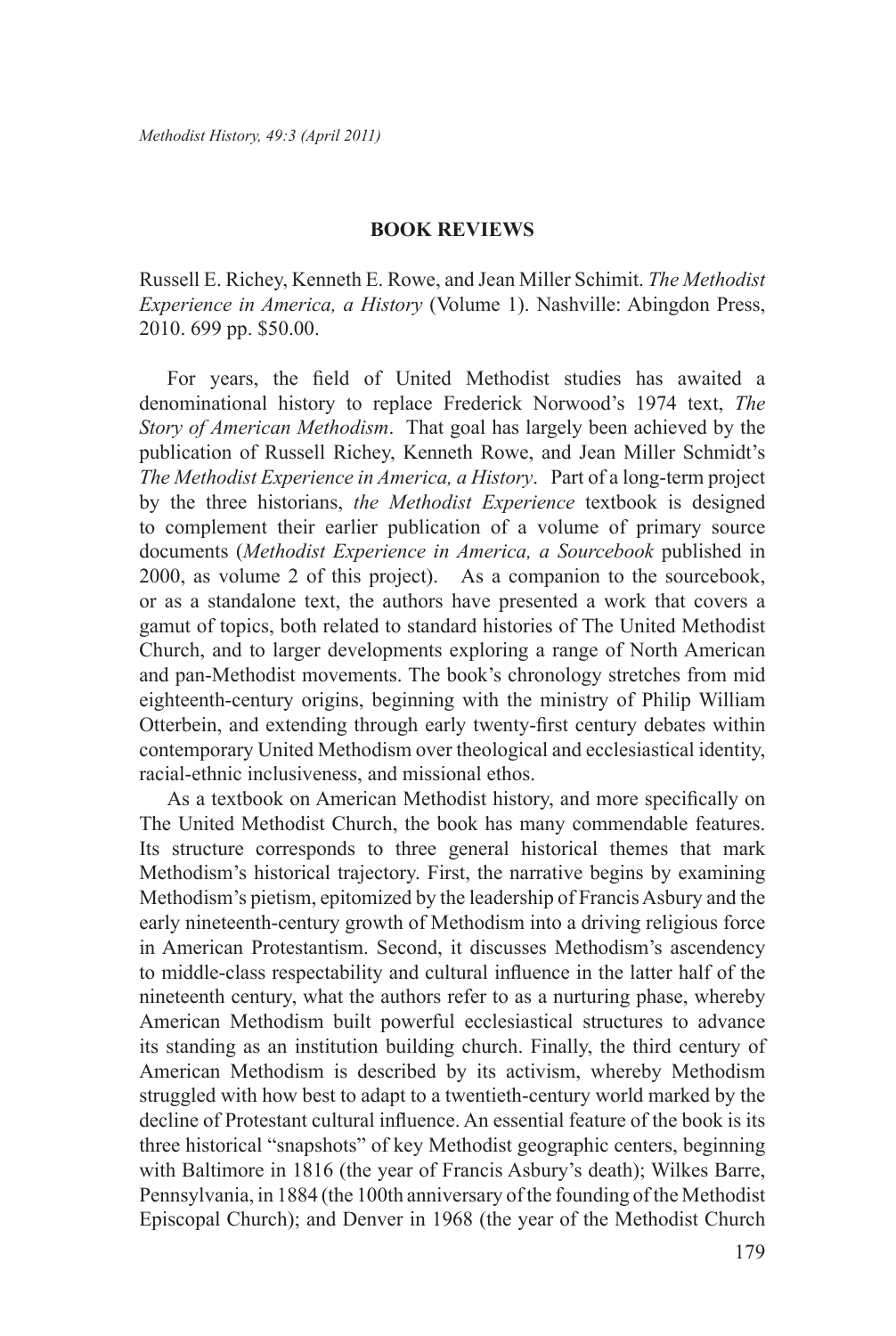and Evangelical United Brethren merger). The three snapshots accentuate how specific Methodist congregations embodied and responded to religious and cultural themes within each era, giving the reader a unique vantage point of exploring Methodist history from a decidedly local angle.

The authors stay focused on chronology, and each chapter does a solid job integrating a variety of topics, including evolving theological character, definitions of ministry, and struggles over racial, ethnic and gender inclusiveness. The familiar denominational narratives of nineteenth-century schisms and twentieth-century mergers are covered with a critical eye to how these events relate to larger currents in American religion. Surprisingly, the book contains little discussion of Wesley's life and thought (and the authors assume that their readers are already familiar with the rudiments of Wesley's theology), but the book's topical range, in particular, the priority that the authors give to the history of women in the Methodist tradition, is a wonderful achievement. The book is well referenced, with amble endnotes and a thorough bibliography to aid students, teachers, and researchers. Coupled with their earlier book of primary sources (judiciously referenced throughout this volume), students of United Methodism have two texts that will serve as definitive resources for many years to come.

For all my enthusiasm for this text, there was one aspect I found somewhat disconcerting. In hindsight, one can criticize Frederick Norwood for his too-confident conclusion about Methodism's future prospects in America. But *Methodist Experience in America* leaves the reader unclear about where United Methodism is heading in the twenty-first century. A general theme that the reader gets throughout the text is Methodism's ecclesiastical and missional adaptability to changing circumstances (those familiar with Richey's earlier work, *The Methodist Conference in America* will notice many similar themes in this volume). This point is essential for understanding Methodism's staying power in America, and the authors are careful not to identify Methodist vitality with a particular "golden age" period. (For example, the authors reject a portrait taken by many recent historians who view the early nineteenth century as a high water mark for the movement.)

As historians, Richey, Rowe, and Schmidt are justified about not speculating too much about how their narrative relates to Methodism's future. However, at a moment today when The United Methodist Church is trying to make sense of its place in a post-Christendom, perhaps post-denominational, and, most certainly, post-North American context, the silence of the authors to speculate about where the past might lead us is a bit unsettling. It is easy to criticize Frederick Norwood for being inaccurate about his optimistic assessment of Methodism's future, but he left a benchmark by which later historians could gage Methodism's successes and failures. For all the effort that it took the authors to produce this otherwise splendid book, I found myself wishing that they had taken the same risk.

> Christopher H. Evans *Professor of History of Christianity and Methodist Studies Boston University School of Theology*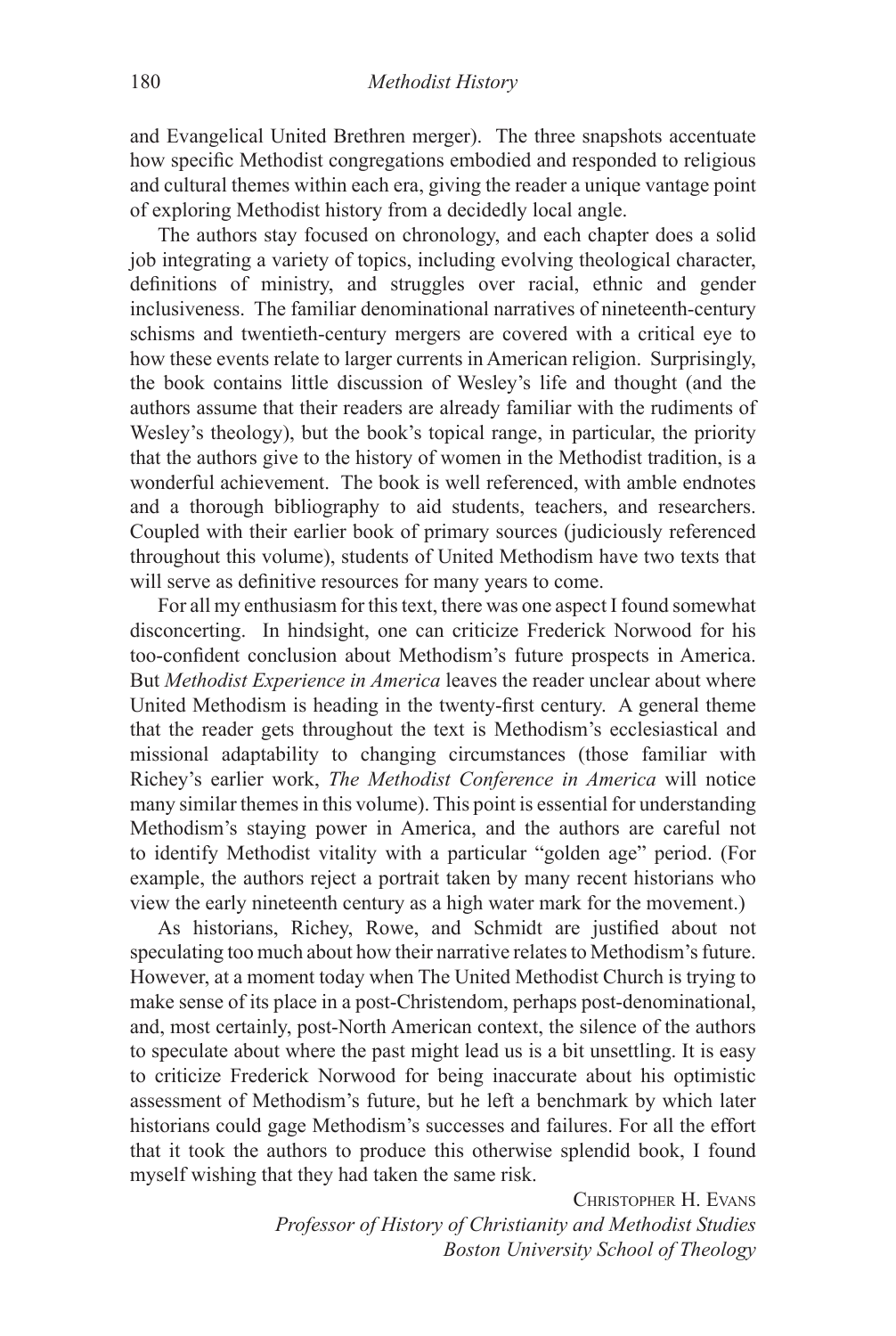Nicholas Temperley and Stephen Banfield, eds., *Music and the Wesleys.* Urbana, IL: University of Illinois Press, 2010. 274 pp. Cloth, \$80.00; paper, \$25.00

and

S T Kimbrough, Jr. *The Lyrical Theology of Charles Wesley: A Reader.* Eugene, OR: Cascade Books/Wipf and Stock Publishers, 2011. 339 pp. \$40.00.

These two books appear in the aftermath of the 2007 tercentenary of Charles Wesley's birth and complement the renewed interest in the work and times of the Wesley family. While the first focuses more on music and the second on texts, there is significant overlap in the integration and synergy of lyrical theology.

*Music and the Wesleys* originated in a conference, "Music, Cultural History and the Wesleys" held at the University of Bristol in July, 2007, hosted by the Centre for the History of Music in Britain, the Empire and the Commonwealth, and includes papers from the conference and some additional essays. Familiar names to Charles Wesley scholars appear: Martin V. Clarke, Peter S. Forsaith, J. R. Watson, Carlton R. Young, and younger scholar Geoffrey C. Moore. Names familiar to liturgical musicians include Robin A. Leaver and Anne Bagnall Yardley. Some names are better known in Britain and to historians of the period from John and Charles Wesley (b. 1703 and 1707) through Charles' grandson Samuel Sebastian Wesley (d. 1876).

Part I focuses on "Music and Methodism" and works with themes of music, text, hymns, anthems and Eucharistic piety. This section will be of interest to general scholars of Methodism, and the essays are all strong, with occasional thanks to each other for comments, which results in cohesiveness not often found in collections of essays. Leaver's essay is particularly persuasive in its delineation of two strands of Methodist hymnody, with *Psalms and Hymns* reflecting the structure and content of the *Book of Common Prayer* and thus intended for public worship, and *Collection of Hymns for the People Called Methodist* reflecting the concerns of the weekly meetings of Methodist societies and thus intended for personal and society use. Young's essay takes the musical settings of Charles' hymns up to 2008 and thus provides a note of current interest for worship leaders as well as scholars. Pictures, along with musical and poetic examples, enhance all the essays.

Part II focuses on the musical side of the Wesleys, including the Wesley home concert series featuring Charles the Younger and Samuel, the musical lives of Bristol and of London, relationships within the generations, and then two essays on Sebastian Wesley. These essays consider both the effect of the Methodist context on the next generations and that of the Church of England where the younger Wesleys found employment. Closing materials include catalogues of Charles the Younger's compositions and American Methodist hymnals, and an extensive bibliography. Musicians and those interested in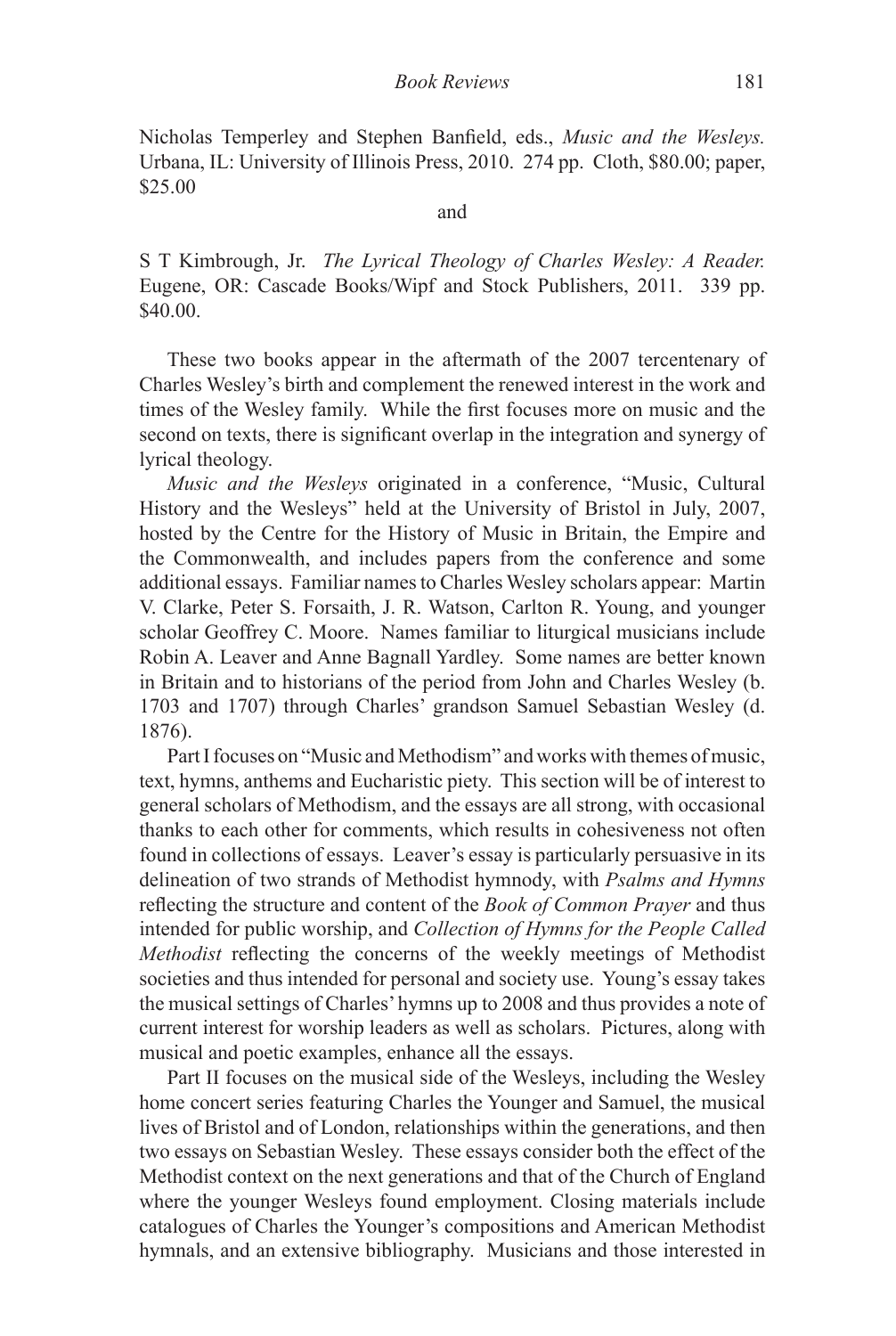"what happened to the Wesleys after John and Charles" will particularly enjoy this second part.

S T Kimbrough, Jr., the author and compiler of *The Lyrical Theology of Charles Wesley*, is well known as one of the primary editors of Charles' unpublished poems and for his work in the Global Praise movement and publishing. Kimbrough defines "lyrical theology" as "a theology couched in poetry, song, and liturgy, characterized by rhythm and expressive of emotion and sentiment" (3).

Three of the essays in this collection were adapted from earlier works that appeared on the topics of lyrical theology and Charles Wesley in *Journal of Theology, Theology Today*, and the *T. & T. Clark Companion to Methodism.* These essays establish lyrical theology as a subject worthy of study broadly, focus on the lyrical theology of Charles Wesley's texts and demonstrate the literary and ecclesial sources used in Wesley's writing. This last topic, the basis for Kimbrough's fourth chapter, surveys much of the investigations of previous work on Charles' use of scripture, the *Book of Common Prayer* (1662), the "Thirty-Nine Articles of Religion of the Church of England," other poets and the early church fathers. The new-to-this-volume essays place Charles in historical, theological, and social contexts suggesting that his context gives rise to lyrical theology that is doxological, reflective, and historically related (chapter 3), and places the poetical sources used in this volume in context through an annotated bibliography of Charles' collections of hymns and poems (chapter 5).

The majority of this book are unabridged "Poetical Selections" arranged in the same theological and conceptual order as the 1989 *United Methodist Hymnal*. Here are many important and some lesser-known texts of Charles Wesley, ready to be read, studied, and used for devotion. The essays have set the framework for that use, bringing context, theology, sources, scripture, and history to the task. This author has noted that several seminaries are offering courses in "Lyrical Theology" centered on hymn texts; it might also be noted that "lyrical theology" is also being used as a term for "holy hiphop" and it is this usage that shows up most quickly on website searches.

However "lyrical theology" is being used, whether you are looking for a "good Wesley read" or a textbook for seminary, music history course or a church study group, these two resources continue the excellent recent scholarship on Charles Wesley and broaden its scope musically, theologically and generationally.

> Robin Knowles Wallace *Professor, Taylor Endowed Chair of Worship & Church Music Methodist Theological School in Ohio Delaware, Ohio*